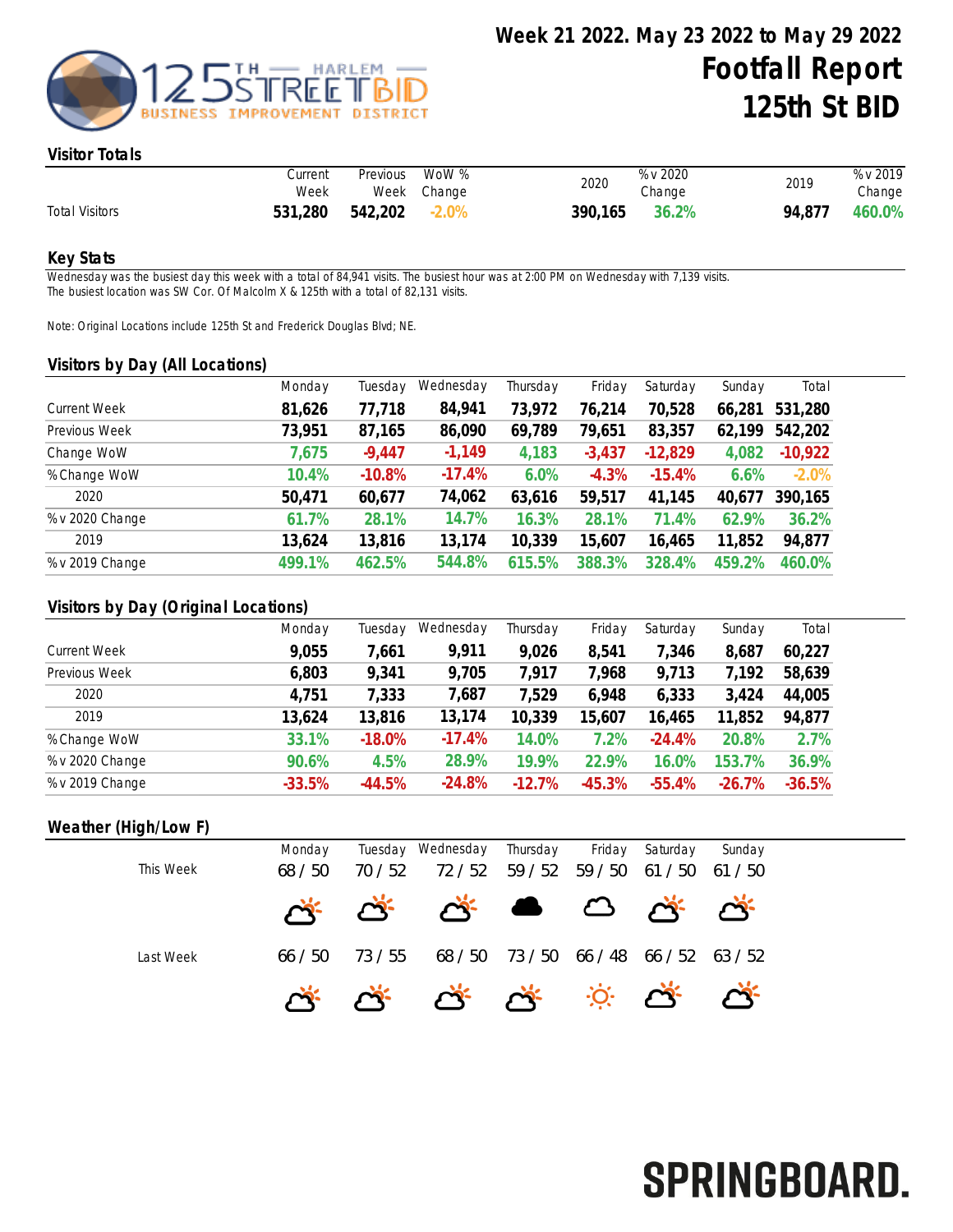## Visitors by Day (All Locations)



% Share of Visitors by Day



Early Evening 5:00PM - 7:59PM Evening 8:00PM - 11:59PM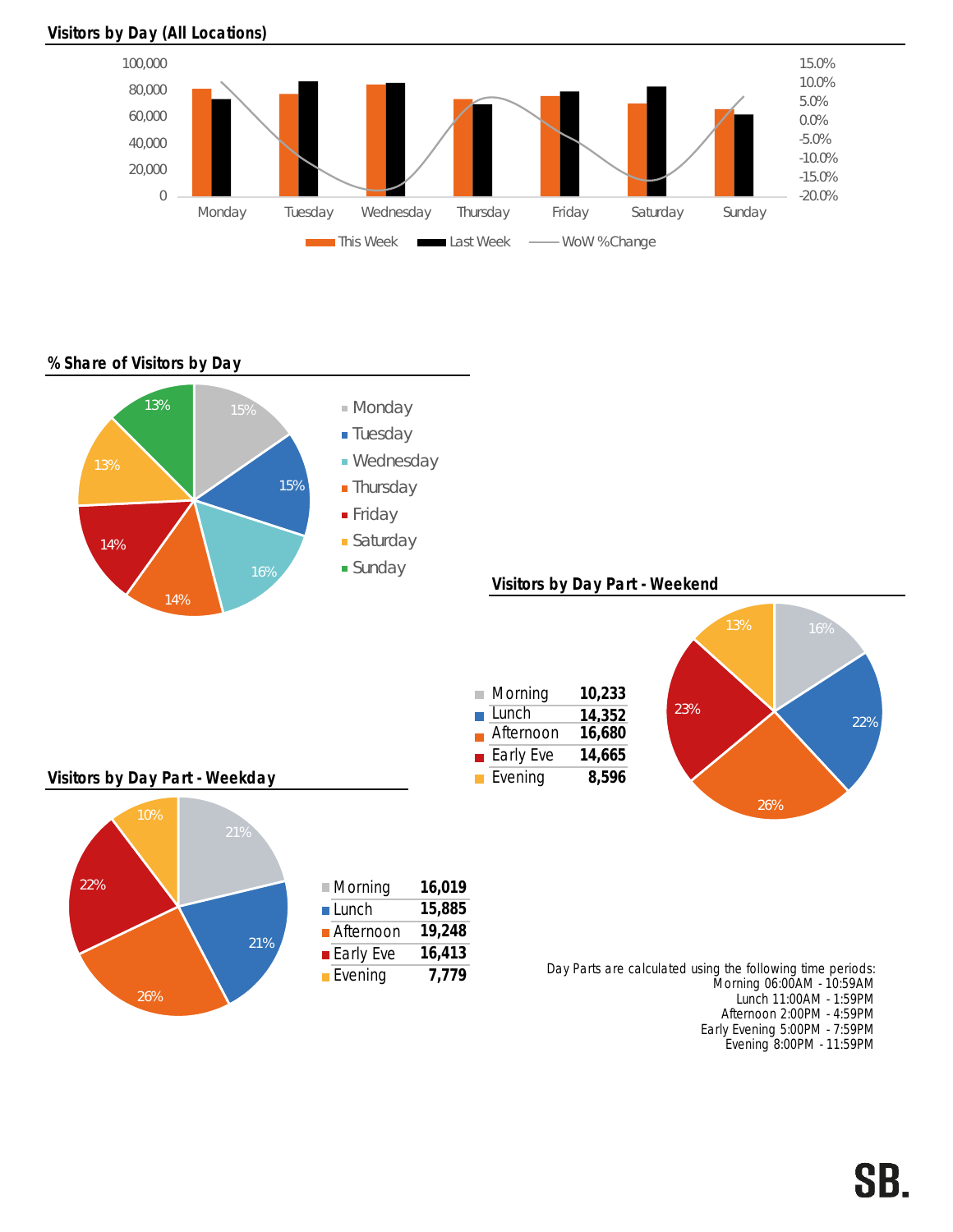

Visitors by Hour



|       | Monday |       | Tuesday Wednesday | Thursday | Friday | Saturday | Sunday |
|-------|--------|-------|-------------------|----------|--------|----------|--------|
| 6:00  | 1,138  | 1,209 | 1,073             | 1,155    | 1,189  | 980      | 507    |
| 7:00  | 3,326  | 2,843 | 3,795             | 3,184    | 2,575  | 1,609    | 1,306  |
| 8:00  | 4,451  | 3,460 | 4,712             | 4,219    | 3,367  | 2,097    | 1,943  |
| 9:00  | 4,166  | 3,496 | 3,892             | 3,191    | 3,543  | 2,677    | 2,382  |
| 10:00 | 3,957  | 3,952 | 4,051             | 3,853    | 4,296  | 3,714    | 3,251  |
| 11:00 | 4,630  | 4,925 | 5,118             | 4,444    | 5,281  | 4,319    | 4,310  |
| 12:00 | 5,356  | 5,484 | 5,855             | 4,715    | 6,116  | 5,320    | 4,944  |
| 13:00 | 5,678  | 5,537 | 5,934             | 4,614    | 5,737  | 4,935    | 4,875  |
| 14:00 | 6,064  | 5,945 | 5,946             | 5,059    | 6,213  | 5,475    | 5,188  |
| 15:00 | 7,016  | 7,098 | 7,139             | 6,215    | 6,182  | 5,987    | 5,546  |
| 16:00 | 7,040  | 6,818 | 6,995             | 6,297    | 6,212  | 5,589    | 5,574  |
| 17:00 | 6,449  | 6,379 | 6,998             | 6,727    | 5,531  | 5,414    | 5,362  |
| 18:00 | 5,726  | 5,489 | 6,783             | 5,351    | 4,405  | 5,160    | 5,008  |
| 19:00 | 4,521  | 4,496 | 5,267             | 4,184    | 3,758  | 4,377    | 4,009  |
| 20:00 | 3,263  | 2,894 | 3,326             | 2,983    | 3,078  | 3,316    | 3,026  |
| 21:00 | 1,863  | 1,969 | 2,194             | 2,012    | 2,103  | 2,337    | 2,144  |
| 22:00 | 1,570  | 1,377 | 1,518             | 1,406    | 1,652  | 1,802    | 1,904  |
| 23:00 | 1,162  | 1,041 | 1,022             | 1,091    | 1,369  | 1,174    | 1,488  |